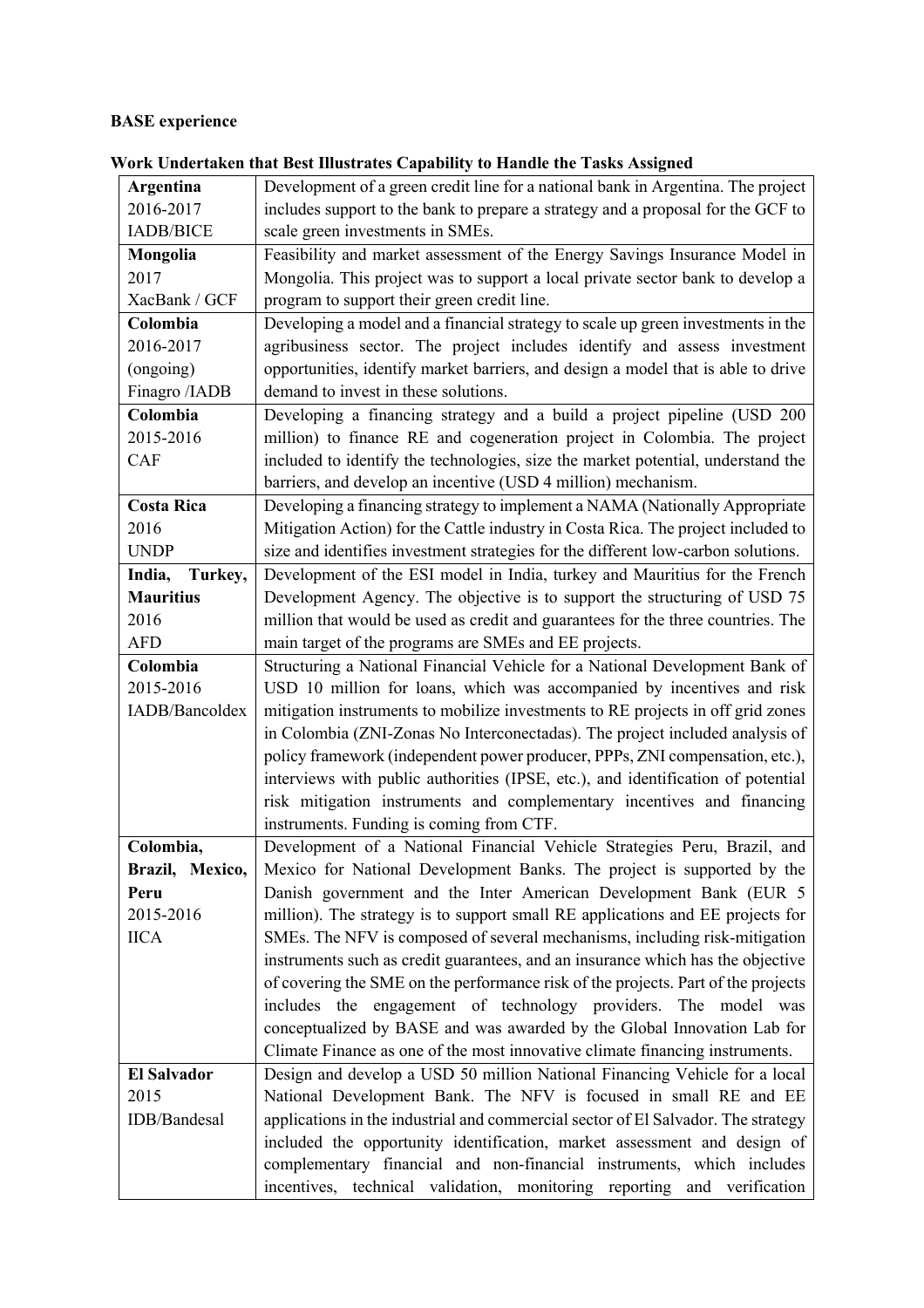|                   | mechanism, risk mitigation instruments (guarantee and energy savings              |
|-------------------|-----------------------------------------------------------------------------------|
|                   | insurance), performance contract standardization, provider Identification and     |
|                   | engagement. As part of the project we have supported the NDB to prepare the       |
|                   | proposal for the GCF.                                                             |
| <b>Mexico</b>     | Design and develop a USD 20 million National Financing Vehicle for a National     |
| 2015-2016         | Development Bank. The NFV is focused in RE and EE in the industrial               |
| <b>IDB/FIFOMI</b> | transformation of mining products. The Program includes technical assessment      |
|                   | of potential market and technologies, financing structuring (credit line and      |
|                   | incentives), risk mitigation instruments (guarantee and insurance), contract      |
|                   | standardization and MRV procedures, provider identification and engagement        |
| <b>Chile</b>      | Build a pipeline of bankable RE and EE projects in Chile (US\$ 40 million) for    |
| 2015              | the IFC. The project includes investment opportunity sourcing and technology      |
| <b>IFC</b>        | and financial assessment of the projects, and provides technical advise on        |
|                   | financing structuring.                                                            |
| Colombia          | Design and develop a National Financing Vehicle for a NDB. The NFV included       |
| 2013-2014         | a fund of USD 20 million to provide credits to SMEs to mobilize private           |
| IDB/Bancoldex     | investments in EE and small RE applications in the hotel and hospital sector.     |
|                   | And develop enabling strategies, part of the outcomes were the development of     |
|                   | an Energy Savings Insurance that mitigate the performance risk of the projects.,  |
|                   | the development of a standardized contract and a third party validation           |
|                   | procedure. A compete analysis on global and national policies (energy,            |
|                   | environmental, a sector specific), incentives, existing financial mechanisms and  |
|                   | risk mitigation instruments were carried out (from public and private sources).   |
|                   | Part of the project included a market assessment that identified key EE/RE        |
|                   | technologies, lifecycle of existing and new technologies.                         |
| Colombia          | Structure USD 120 million public funding to mobilize public and private           |
| 2013-2014         | investments in EE in street public lighting for municipalities in Colombia.       |
| IDB/Findeter      | BASE developed enabling strategies to overcome the existing political,            |
|                   | economical and technical barriers. It was carried out a comprehensive analysis    |
|                   | on the global and national political, economical and market conditions that could |
|                   | affect or benefit this type of projects.                                          |
| Colombia          | Structure USD 20 million public finance and develop incentives to scale up        |
| 2013-2014         | investments in electric and hybrid buses for Bogota (Transmilenio), Colombia.     |
| IDB/Ford          | The project included the analysis of the global and national policies (including  |
| Foundation        | remuneration framework and concessional conditions), energy policies and          |
|                   | trends, technology and concessional analysis, financial mechanisms, and risk      |
|                   | mitigation instruments. Already were financed 200 buses.                          |
| <b>Mexico</b>     | Develop a financing program to finance sustainable energy for agribusiness        |
| 2012-2017         | SME in Mexico. The program included the structuring of a US\$20 million fund,     |
| <b>IDB/FIRA</b>   | a credit guarantee, an EE performance guarantee, an energy performance            |
|                   |                                                                                   |
|                   | contract an energy performance insurance, MRV procedures. The project             |
|                   | included the identification of market opportunities, technologies, and cost-      |
|                   | benefit analysis.                                                                 |
| <b>Bolivia</b>    | Conceptualized, developed and implemented an innovative business model,           |
| 2012-2015         | which enables emigrants who regularly send remittances to buy sustainable         |
| <b>NDF</b>        | energy products for their families back home. The model was structured as a       |
|                   | market driven strategy, and using existing networks. The model was launched       |
|                   | in Bolivia and is targeting the migrants that live in Spain. The model was        |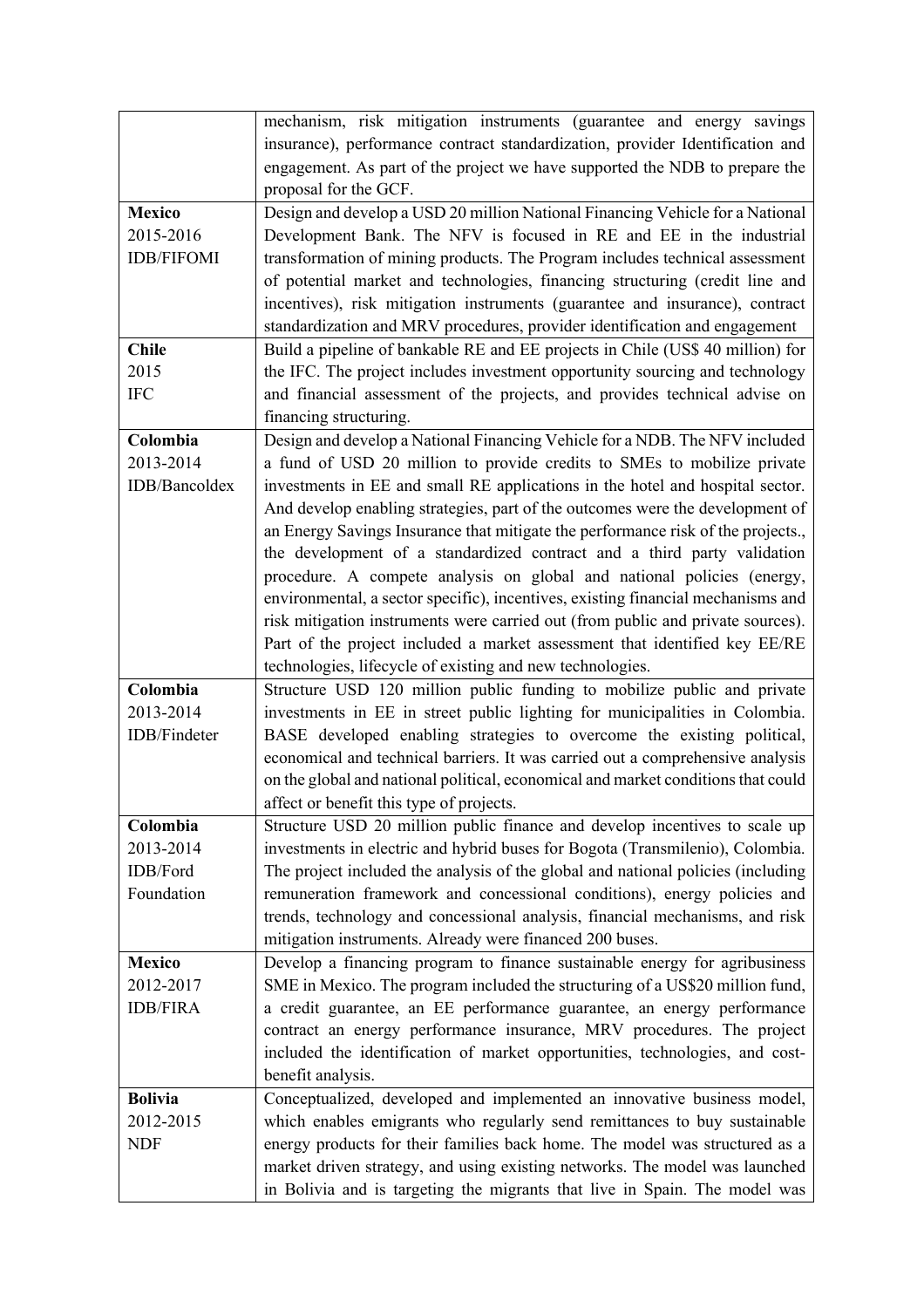|                         | launched in 2015 and it has financed 200 solar water heater using market driven   |
|-------------------------|-----------------------------------------------------------------------------------|
|                         | practices, and proving the potential of remittances flow, which accounts US\$500  |
|                         | billion per year globally.                                                        |
| <b>Barbados</b>         | Build a pipeline of bankable RE and EE projects in Barbados (US\$ 5 million)      |
| 2012-2014               | to complement a guarantee instrument for FI. The project includes investment      |
| IDB/Central             | opportunity sourcing and technology and financial assessment of the projects.     |
| <b>Bank Barbados</b>    |                                                                                   |
| Tajikistan,             | Conceptualized an innovative business model, which enables migrants who           |
| Kyrgyzstan              | regularly send remittances to buy sustainable energy products for their families  |
| 2014                    | back home. The model was structured as a market driven strategy, and using        |
| <b>SECO</b>             | existing networks for Tajikistan, Kyrgyzstan, and Russia.                         |
| Argentina,              | Rural Clean Energy project, evaluate and propose business suitable models three   |
| Brazil,                 | organizations in Latin America (Nicaragua, Brazil, and Argentina) for the IFC.    |
| Nicaragua               |                                                                                   |
| 2013                    |                                                                                   |
| $\rm IFC$               |                                                                                   |
| Haiti<br>and            | Conceptualized, developed and implemented an innovative business model,           |
| Dominican               | which enables emigrants who regularly send remittances to buy sustainable         |
| <b>Republic</b>         | energy products for their families back home. The model was structured as a       |
| 2013                    | market driven strategy, and using existing networks. The model was launched       |
| FOMIN/Bush-             | in Haiti and is targeting the 1 million emigrants that live in Miami. A study was |
| Clinton                 | also conducted in Dominican Republic. The model was launched in 2012 and it       |
| foundation              | has financed 42,000 solar systems (and counting) using market driven practices,   |
|                         | and proving the potential of remittances flow, which accounts US\$400 billion     |
|                         | per year globally in 2012.                                                        |
| <b>IRENA</b>            | Develop a study to provide recommendations to scale up RE investments in          |
| 2012                    | developing countries. The study evaluated different financial mechanisms to       |
|                         | finance RE in developing countries, and provide recommendations to                |
|                         | governments to scale up RE. The study was focused in Mexico, Brazil, India,       |
|                         | Indonesia, South Africa and Egypt. The study was developed for the                |
|                         | International Renewable Energy Agency (IRENA)                                     |
| <b>Global investors</b> | Development of a green equity fund platform, which aims to build 12 private       |
| 2011                    | equity funds in emerging markets, with the aim to invest in RE, EE, water and     |
|                         | other GHG mitigation technologies. Current funds includes Mexico fund             |
|                         | US\$ 100 million, and Southern Africa fund US\$100 million.                       |
| <b>KFW</b>              | Development of a Study, which provided recommendations on smart climate           |
| 2011                    | finance. The study analysed different financial mechanisms in different           |
|                         | developing countries, and provided recommendations of financing mechanisms        |
|                         | that could be implemented by the KFW                                              |
| World<br>Tourism        | Development of a trainer's manual on implementing EE and RE solutions in          |
| Organization            | hotels. The project included the development of a return on investment            |
| 2011                    | calculator to help hoteliers to evaluate different investment opportunities. The  |
|                         | project was developed for the World Tourism organization and UNEP.                |
| Latin America           | Design and develop an online capacity building programme which targets            |
| 2009-2012               | bankers in Latin America. The aim was to engage and train them on how to          |
| <b>UNEP</b>             | finance EE. First Training course in 2010, In 2011 were delivered two training    |
|                         | courses, in 2012 one, and it was delivered one training programme in the first    |
|                         | half of 2014. The program has trained more than 100 bankers, and professionals.   |